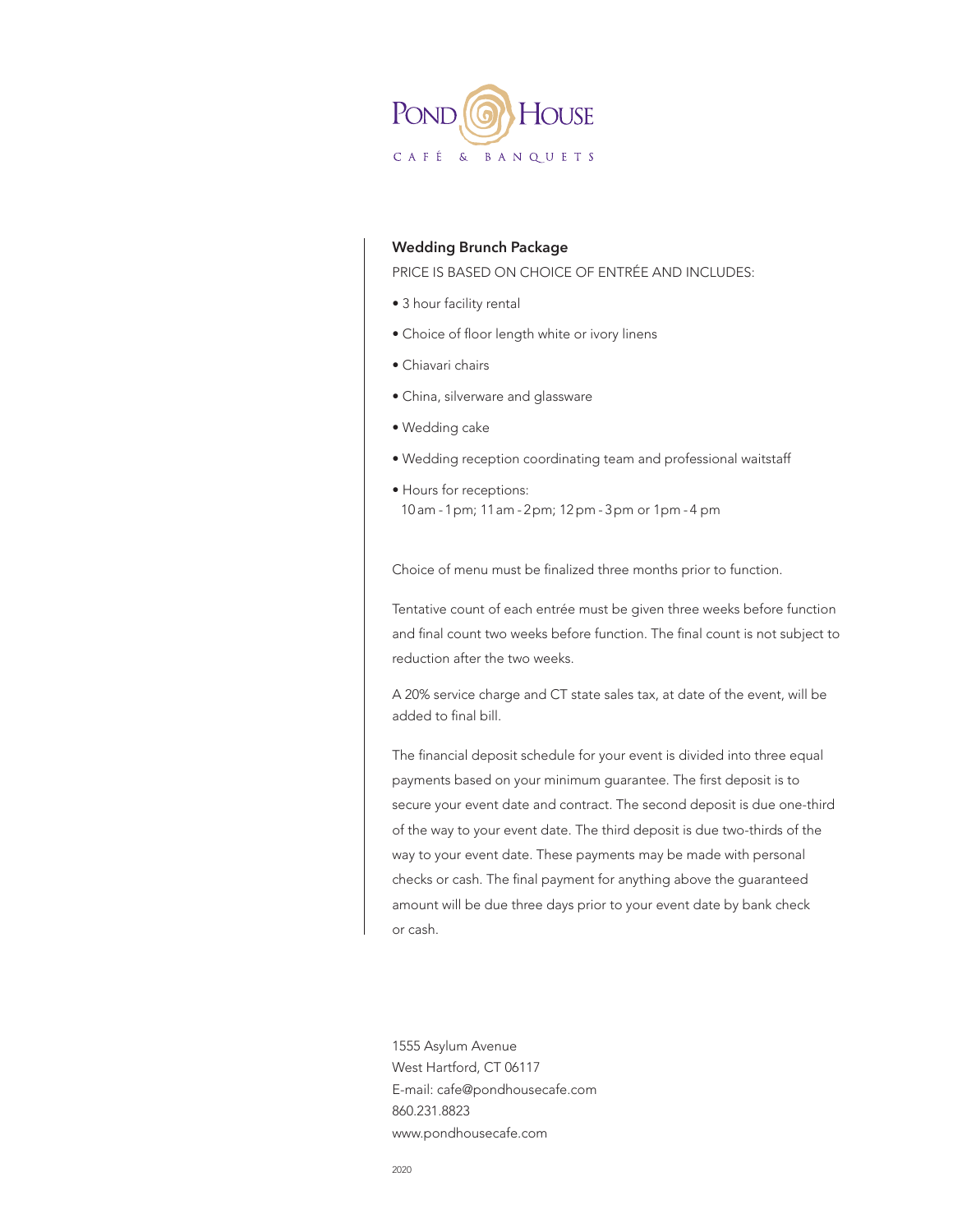

# Sunday Wedding Brunch Buffet Menu

61.71 per person

### BUTLERED HORS D'OEUVRES Please select five:

Egg Slider Biscuits Cucumber Tea Sandwich with Gravlox Open Faced Egg Salad Tea Sandwich Dill Egg Salad Tea Sandwich Sweet Curry Chicken Salad in a Profiterole Seasonal Breakfast Flatbread Savory Scone topped with crème fraîche and candied bacon Thai Peanut Chicken Skewer with sweet chili dipping sauce\* Chicken & Waffle with bacon, bourbon maple aïoli Marinated Steak, Roasted Peppers & Pepper Jack Quesadilla Jerk Chicken Nacho with pineapple salsa Escargot Spoon with garlic butter, parsley and shallots\* Sweet Potato & Shrimp Cakes Peking Duck on scallion pancake\* Crab Cakes with house made lemon grass aïoli Crayfish Mac & Cheese served in mini tart shell Open Faced B.L.T. Sandwich with sun dried tomato aïoli Kung Pao Cauliflower Seasonal Flatbread Pizza\*\* Potato Skins with mixed cheese, bacon and sour cream\* Bacon Wrapped Meatloaf with Jack Daniel's sweet potato mash Fish & Chips with tartar sauce Dates in a Blanket spiced almond stuffed date wrapped in apple wood bacon\* Mini Cheeseburgers served on a house made bun with onions, peppers and a spicy ketchup BBQ Pulled Pork & Cheese Popover Chorizo Sausage Puff Doggie with smoky mustard sauce Meat & Potatoes potato croquette topped with pulled short rib Assorted Filo Rolls — cranberry and Brie, spinach and feta, apple and Gorgonzola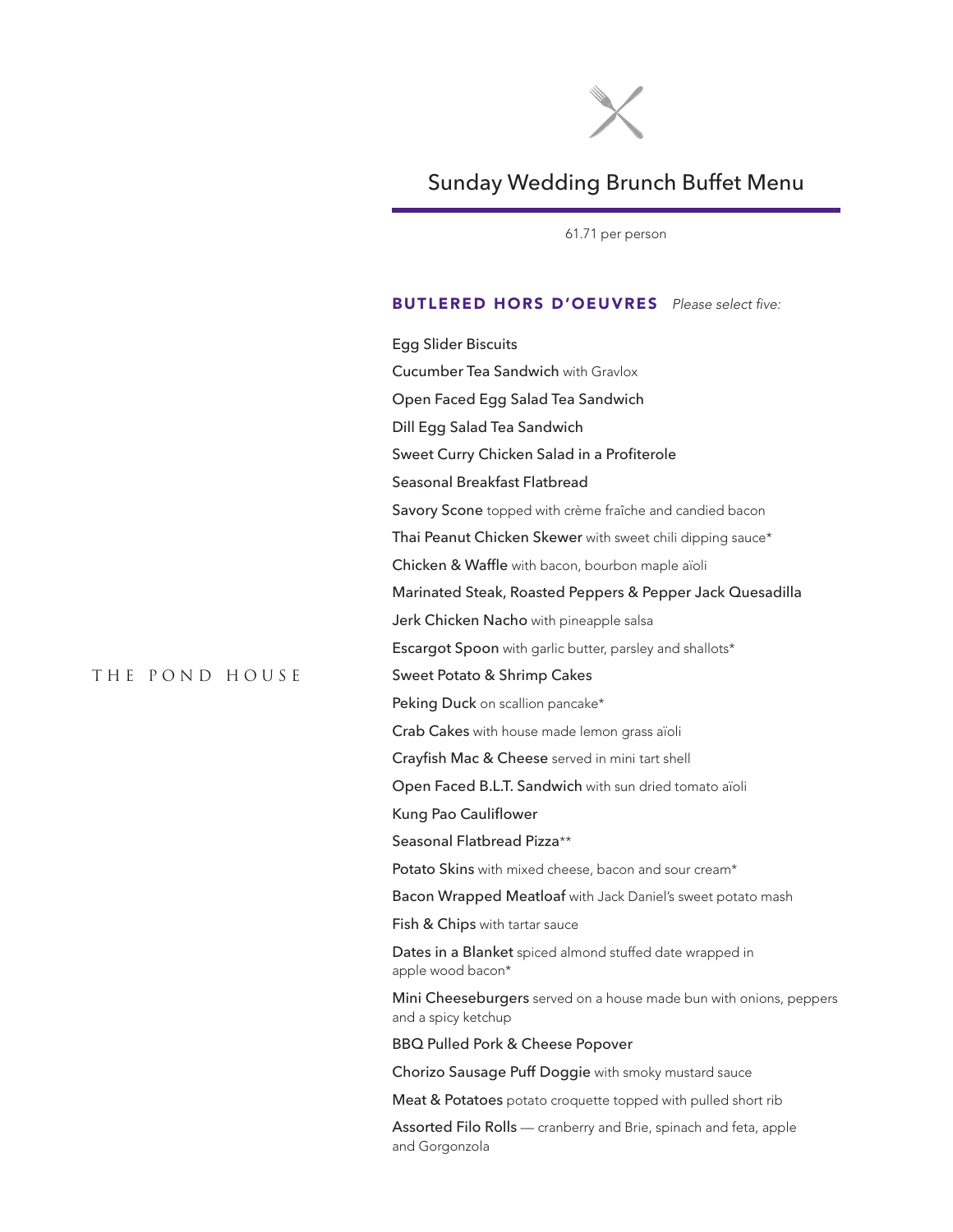Goat Cheese Bruschetta with bacon jam Chicken Arepa with pico de gallo and guacamole Grilled & Chilled Scallop\* Puff Doggie with grain mustard sauce Eggplant Parmesan with mozzarella, tomato and pesto Root Vegetable Fries potato and sweet potato with spicy ketchup Tempura Asparagus with sweet chili ginger lime dipping sauce Truffle Risotto Balls served with sun dried tomato aïoli Vegetarian Stuffed Mushrooms stuffed with dried fruits and pecans\* Roasted Garlic & Brie Crostini\*\* Philly Cheese Steak Spring Roll Shrimp, Crab & Pork Spring Roll House Cured Salmon on potato pancake with cucumber caper salsa\* Deviled Egg topped with Cajun shrimp salad Portobello Burger with mozzarella cheese, tomato jam and pesto aïoli Corn & Roasted Red Pepper Quesadilla Chicken & Caramelized Onion Quesadilla Chorizo Empanada filled with potato, caramelized onion and chorizo Fried Ginger & Shrimp Dumplings Seasonal Vegetarian Quiche Asian Meatball Joe's Meatball with Fontina cheese and marinara

### ADDITIONAL HORS D'OEUVRES By the piece:

| Clams Casino garlic, peppers, bacon and butter         | 1.84 each   |
|--------------------------------------------------------|-------------|
| Oysters Rockefeller spinach, béchamel and Parmesan     | 3.02 each   |
| Lobster Salad Profiterole                              | $3.02$ each |
| Asian Spiced Jumbo Shrimp                              | 3.33 each   |
| <b>French Cut Lamb Chops</b> with roasted garlic sauce | 4.56 each   |
| <b>Tuna Poke on Wonton</b> with wasabi cream           | 1.45 each   |
| Salmon Sushi Roll                                      | 7.25 each   |
| Duck Confit & Brie Quesadilla                          | $1.75$ each |
| Mini Beef Wellington                                   | $2.50$ each |

*\*gluten friendly \*\*can be made gluten friendly*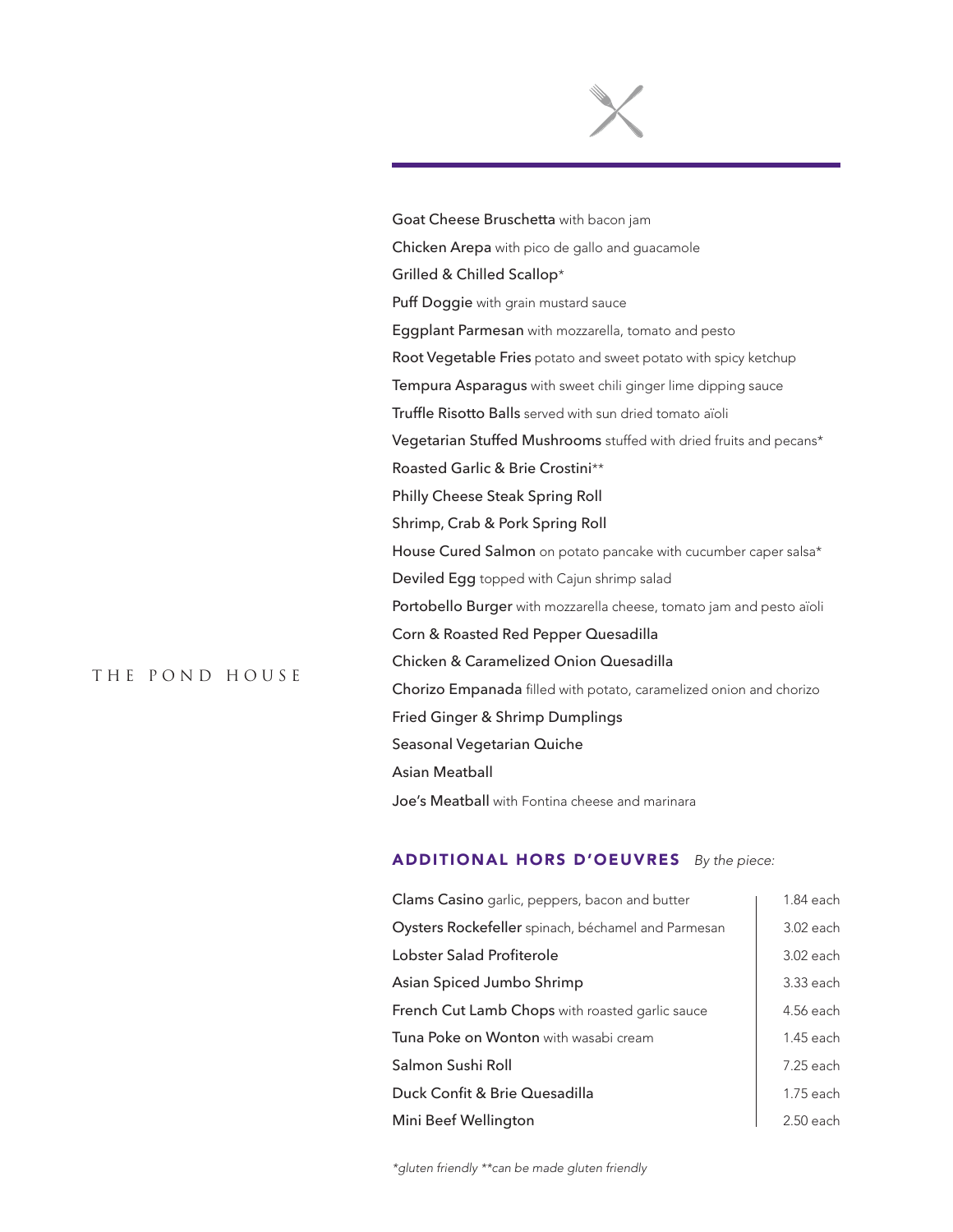

#### SALADS Please select one:

**B** Pond House Field Green Salad young mixed greens with carrots, red onion, cucumber, grape tomatoes, assorted peppers, toasted nuts and white balsamic vinaigrette

**Baby Kale Caesar** baby kale tossed with focaccia croutons, sun dried tomatoes, chopped bacon, shaved Parmesan cheese and our house made Caesar dressing topped with brussels sprout chips

**Greek Spinach Salad** with spinach, lentils, quinoa, olives, tomatoes, artichoke hearts, feta cheese, chopped parsley, extra virgin olive oil and fresh lemon

**Apple Walnut Salad** romaine lettuce and spinach tossed with Granny Smith apples, toasted walnuts and Gorgonzola cheese with a raspberry vinaigrette

Roman Salad radicchio, arugula, carrots, shaved fennel, olives, grapefruit and Prosciutto with extra virgin olive oil and fresh lemon.

Mexican Salad romaine, assorted peppers, grilled corn, tomatoes, red onion, mixed cheese, avocado and fried tortilla chips with a chipotle citrus vinaigrette

**B.L.T. Salad** romaine lettuce, apple wood smoked bacon, diced tomato, cracked black pepper and croutons with a creamy basil dressing

Thai Salad romaine, spinach and nappa cabbage with carrots, cashews, assorted peppers, red onion and edamame beans with sesame ginger vinaigrette topped with fried wonton strips

#### Seasonal Summer Salads:

- Panzanella Salad tomato, red onion, cucumber focaccia croutons with a red wine vinaigrette
- Watermelon, Tomato & Feta Salad

#### **Plated Salad Course Option**

*Choose one plated salad in lieu of two salads on the buffet*

**Buffet salads available as a plated course / 1.25 per person** Choose any salad from the plated menu / pricing upon request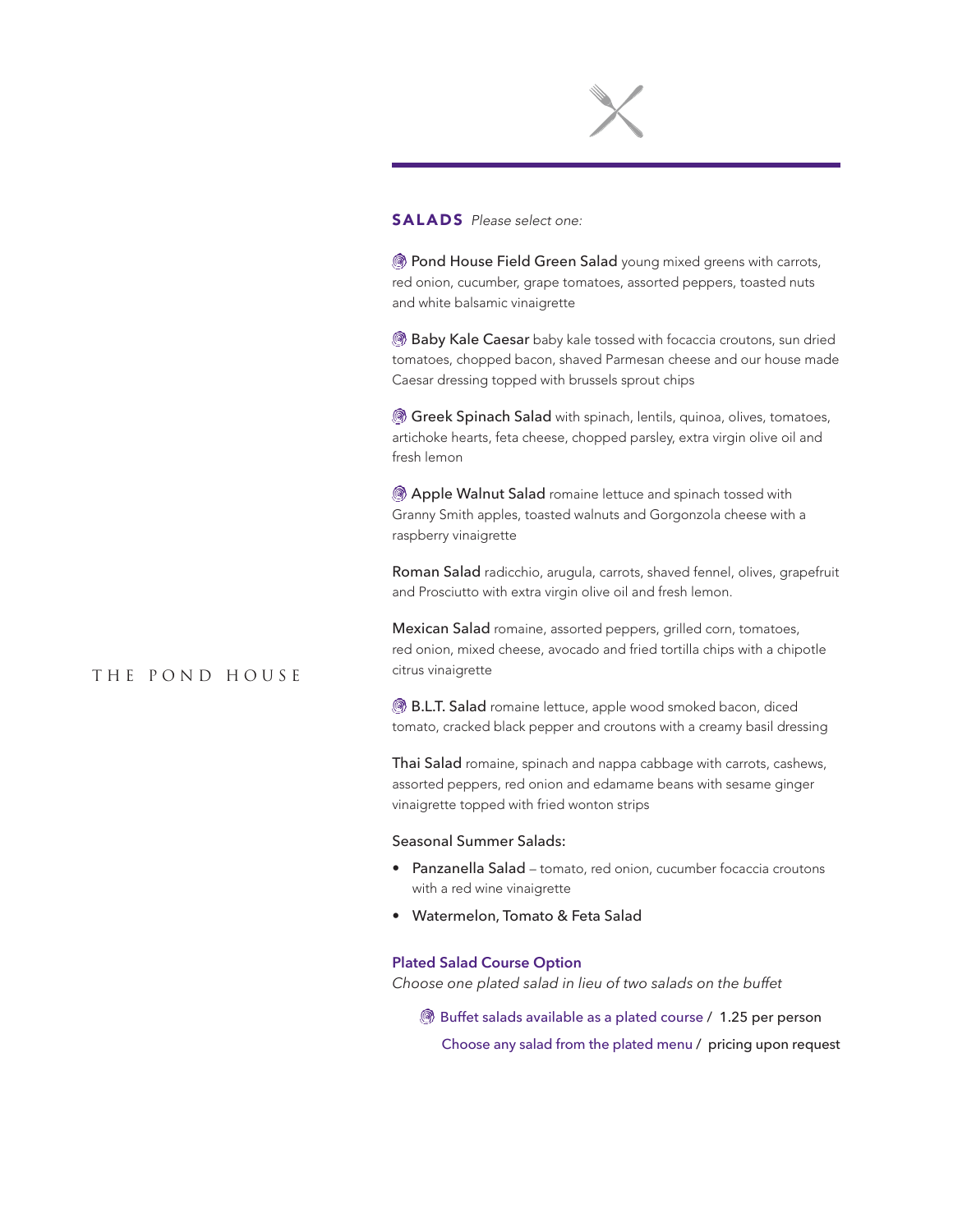

### PASTAS & GRAINS Please select one:

Orecchiette Maremmana roasted peppers, roasted garlic cloves, toasted fennel seeds, sun dried tomatoes, broccoli rabe and white beans in a sauce of extra virgin olive oil, Chablis and Parmesan *(add sausage 60¢ per person)*

Rigatoni à la Vodka tossed with house made creamy tomato sauce with vodka and cream topped with fresh grated Parmesan cheese *(add meatballs for an additional 60¢ per person)*

Indian Rice basmati rice with dried apricots, cranberries, golden raisins, currants, cashews, carrots, scallions, bell peppers, sweet curry, paprika and sweet cream butter

Latin Rice saffron rice and black beans with assorted peppers, onions, garlic, olive oil and white wine *(add pulled pork 60¢ per person)*

Jambalaya traditional rice dish with chicken, chorizo sausage and vegetables

Asian Fried Rice steamed white rice stir fried with seasonal and traditional Asian vegetables with a sesame soy lemongrass sauce (add duck confit \$1.50 per person)

# The Pond House

Penne Mushroom Bolognese penne pasta with a rich and thick mushroom ragu topped with fresh grated Parmesan cheese (add shredded short rib \$1.00 per person)

Penne à la Pond House onions, sweet potatoes, bacon and spinach in a sherry cream sauce

Adult Macaroni & Cheese fusilli pasta with our special rich, creamy cheese sauce, diced tomatoes, peas, and bacon topped with herbed bread crumbs and baked golden brown

Fusilli Aglio baby kale, garlic, white wine, fresh mozzarella, fresh herbs and extra virgin olive oil ( substitute tortellini \$1.00 extra per person)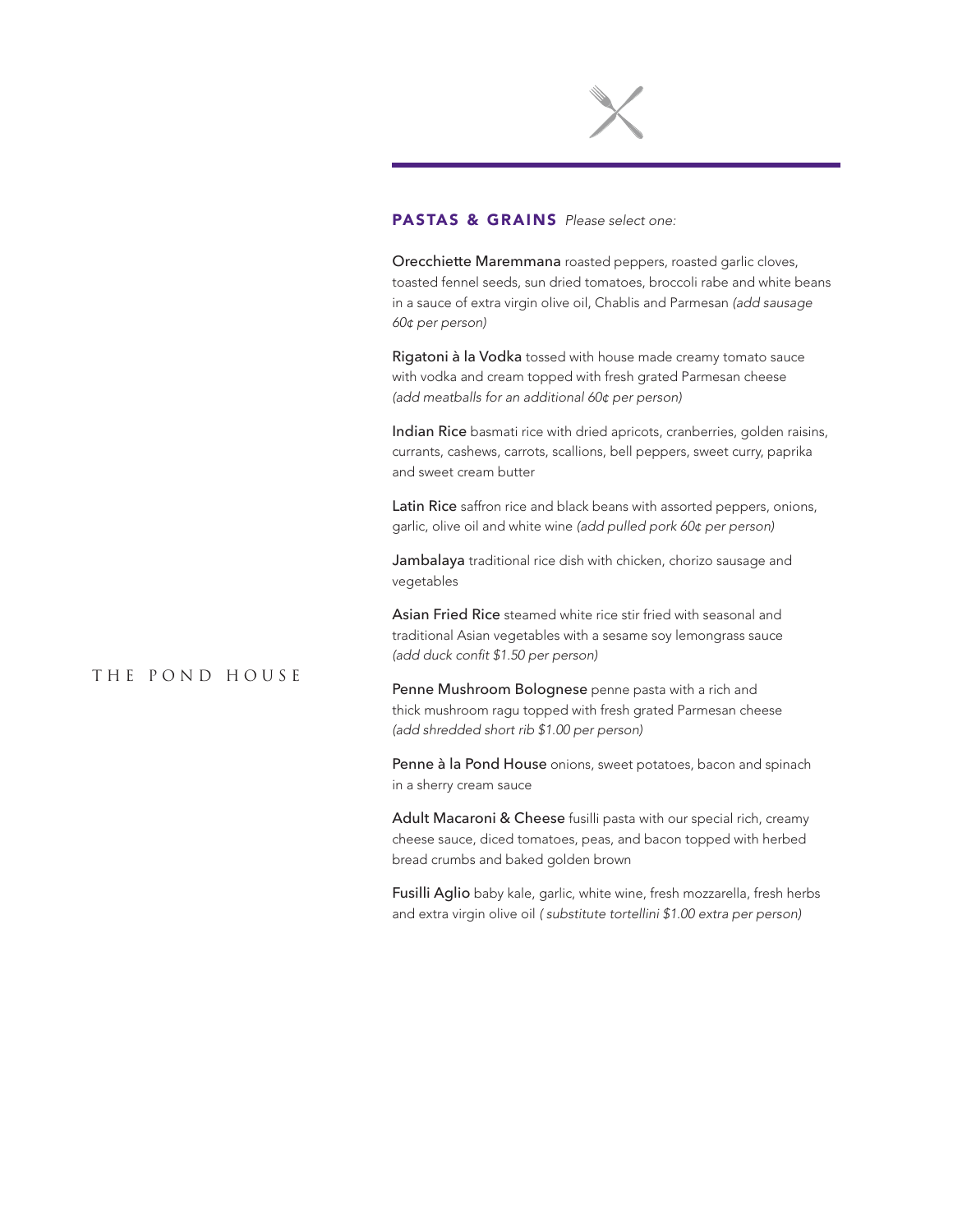

# BRUNCH ENTRÉES Please select two:

Please select one breakfast and one lunch entrée:

Pond House Scramble scrambled eggs with caramelized onions, assorted peppers and mixed cheese

Stuffed French Toast batter dipped Italian bread filled with a ricotta cheese, and apple filling topped with a brown sugar ginger sauce

Alsatian Quiche layered egg torte with spinach, mushrooms, peppers and onions topped with a shallot and champagne hollandaise

Wild Mushroom & Spinach Crêpe assorted sautéed mushrooms, fresh spinach, and goat cheese wrapped in a crêpe topped with a cream sauce.

Nut Encrusted, Oven Roasted Canadian Salmon a blend of nuts mixed with sweet hoisin, soy and ginger over seasoned basmati rice and Asian slaw

Chicken Stompanada with onions, garlic, olives and cherry peppers in a sherry wine sauce over rice

Cajun Cornmeal Encrusted Sole served over red beans and rice with tartar sauce

Apricot & Grain Mustard Glazed Roasted Salmon served over herbed polenta with a balsamic roasted grape tomato and charred broccoli rabe salad

Chicken Piccata egg battered chicken cutlets over fresh spinach and roasted red peppers rice with a lemon butter caper sauce and preserved lemons

Moroccan Chicken with dates, apricots, dried plums and almonds served over herbed couscous

Chicken Marsala served over wild mushroom infused rice with a marsala sauce and mushroom medley

Rosemary Grilled Chicken Breast served over shallot and herb roasted potatoes topped with sweet charred red onions, Stilton and bacon marmalade

Pond House Meatloaf served over roasted garlic potato croquette, tomato glaze, mixed cheese and grilled mushroom cap

Chicken Coq Au Vin chicken simmered with mushrooms, onions, bacon, fresh herbs and red wine served over rice

Stuffed Sole crab stuffed sole served over citrus rice topped with buttery herbed bread crumbs and a saffron cream sauce

Latin Pork marinated pork loin over saffron rice and black beans topped with crunchy vegetable ceviche and plantain chips

Gado Gado Indonesian rice salad with charred green beans, Chinese cabbage, carrots, cucumber, roasted potatoes and fried tofu with a peanut sauce topped with crispy fried onions

Additional vegetarian entrées available upon request